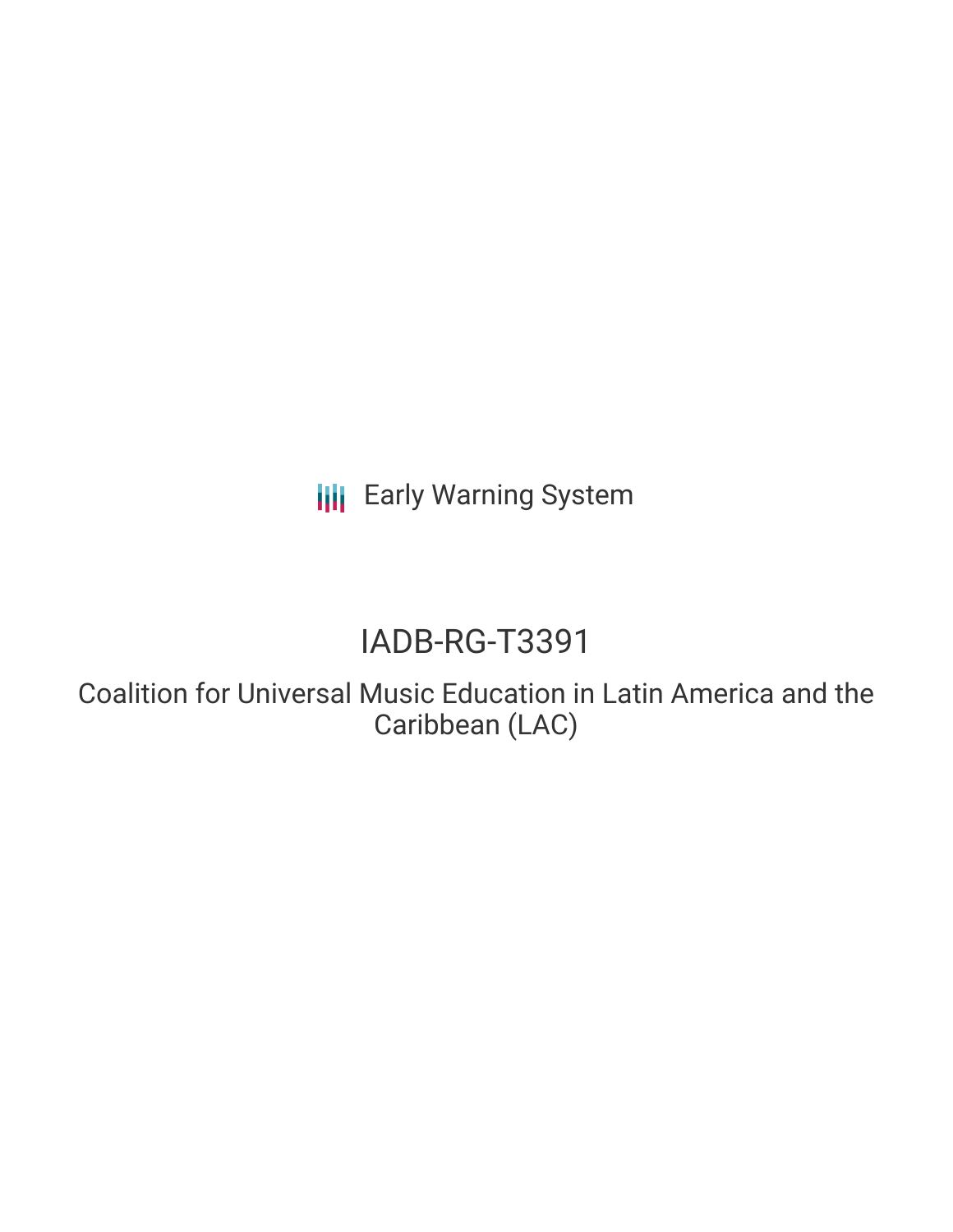

### **Quick Facts**

| <b>Countries</b>               | Colombia, Panama, Paraguay                  |
|--------------------------------|---------------------------------------------|
| <b>Financial Institutions</b>  | Inter-American Development Bank (IADB)      |
| <b>Status</b>                  | Approved                                    |
| <b>Bank Risk Rating</b>        | C                                           |
| <b>Voting Date</b>             | 2019-08-22                                  |
| <b>Borrower</b>                | Regional                                    |
| <b>Sectors</b>                 | Education and Health, Technical Cooperation |
| <b>Investment Type(s)</b>      | Grant                                       |
| <b>Investment Amount (USD)</b> | \$1.20 million                              |
| <b>Project Cost (USD)</b>      | $$1.31$ million                             |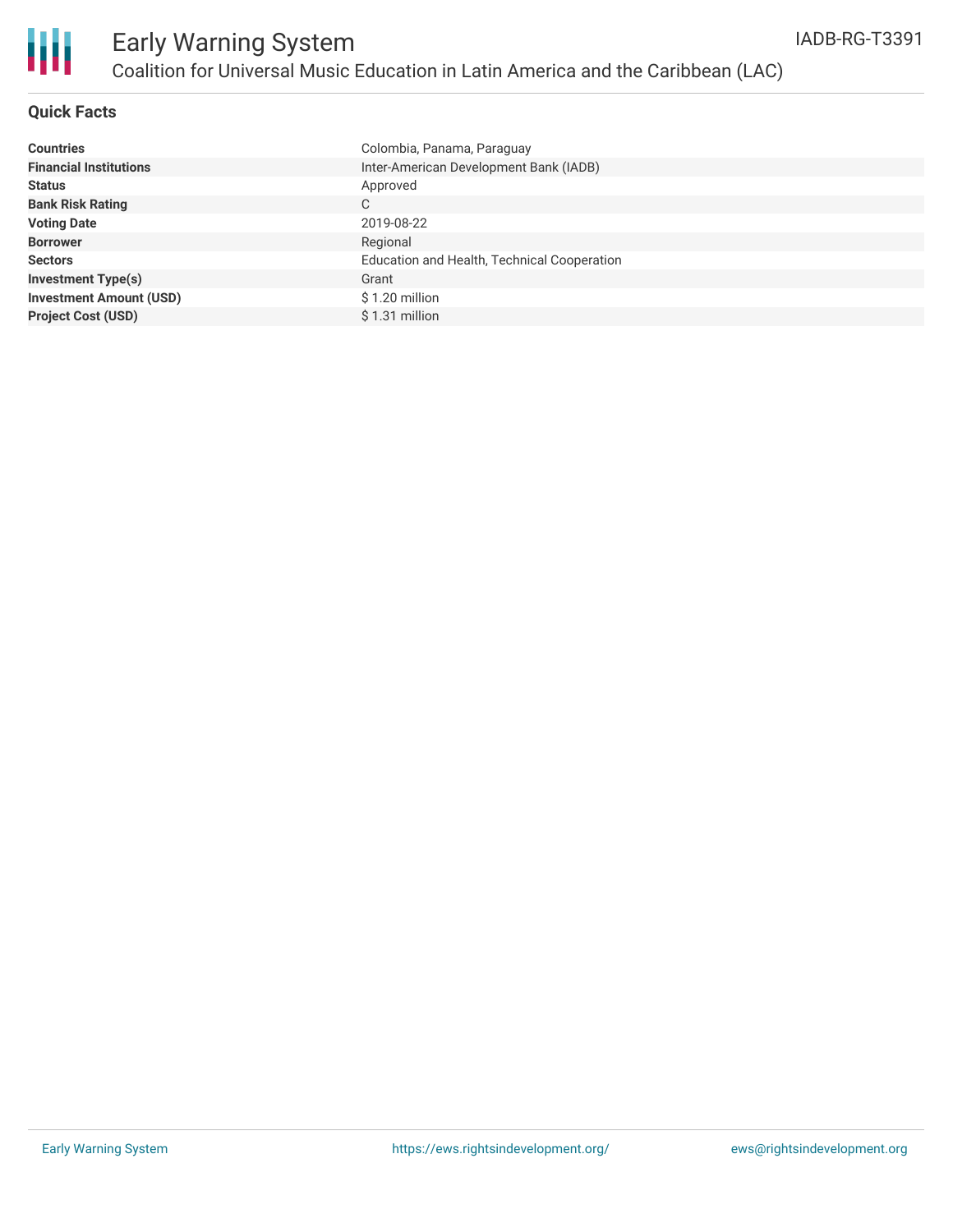

This TC aims to foster 21st century skills of children and youth by supporting the universalization of music education in Latin America and the Caribbean (LAC). The specific objectives of the TC are to: (i) establish a Coalition for Universal Music Education in LAC; (ii) support the implementation of pilot music education programs in Colombia, Panama, and Paraguay; (iii) assess the effects of music education on student learning and development of 21st century skills; and (iv) disseminate the results.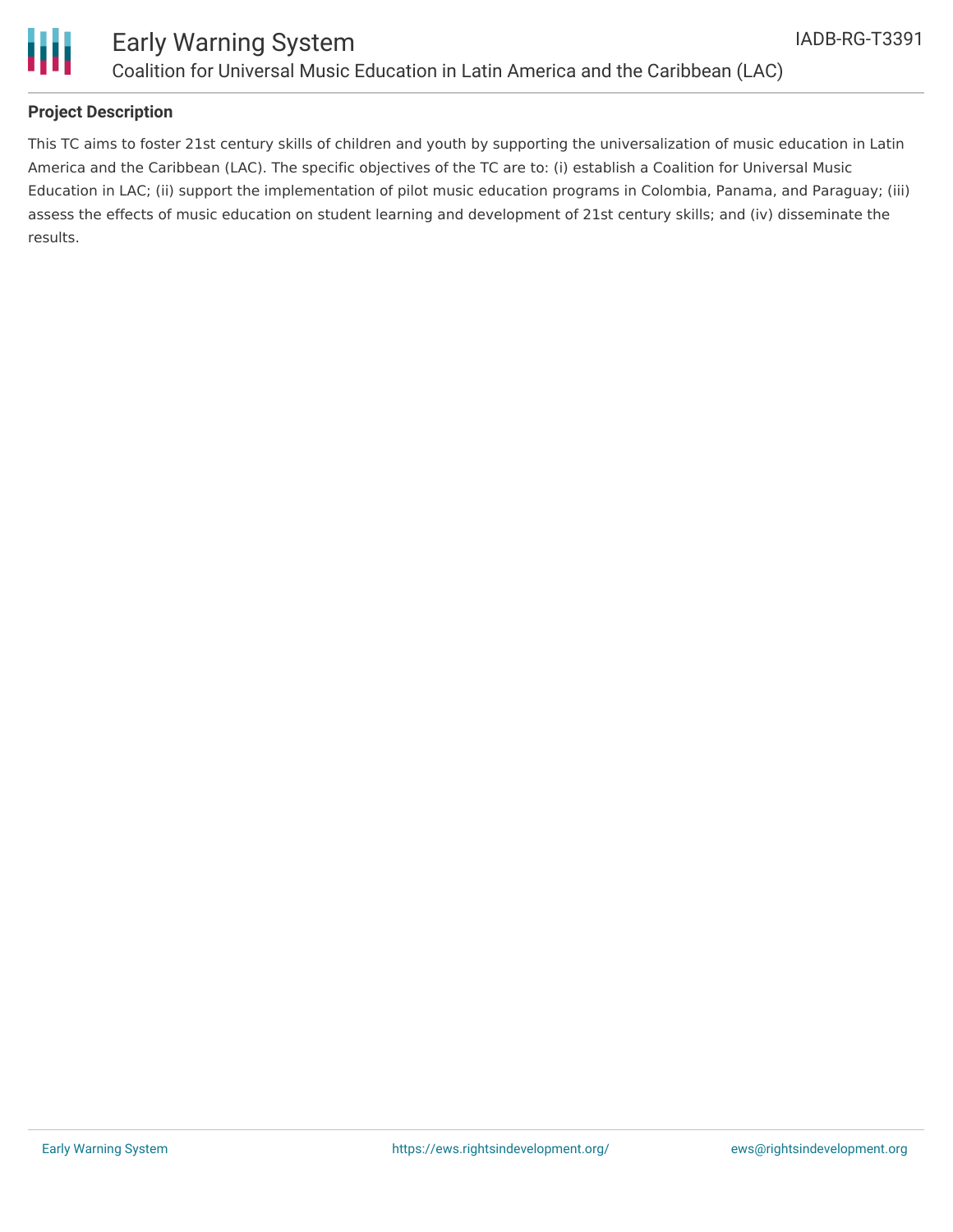

# Early Warning System Coalition for Universal Music Education in Latin America and the Caribbean (LAC)

#### **Investment Description**

• Inter-American Development Bank (IADB)

Japan Special Fund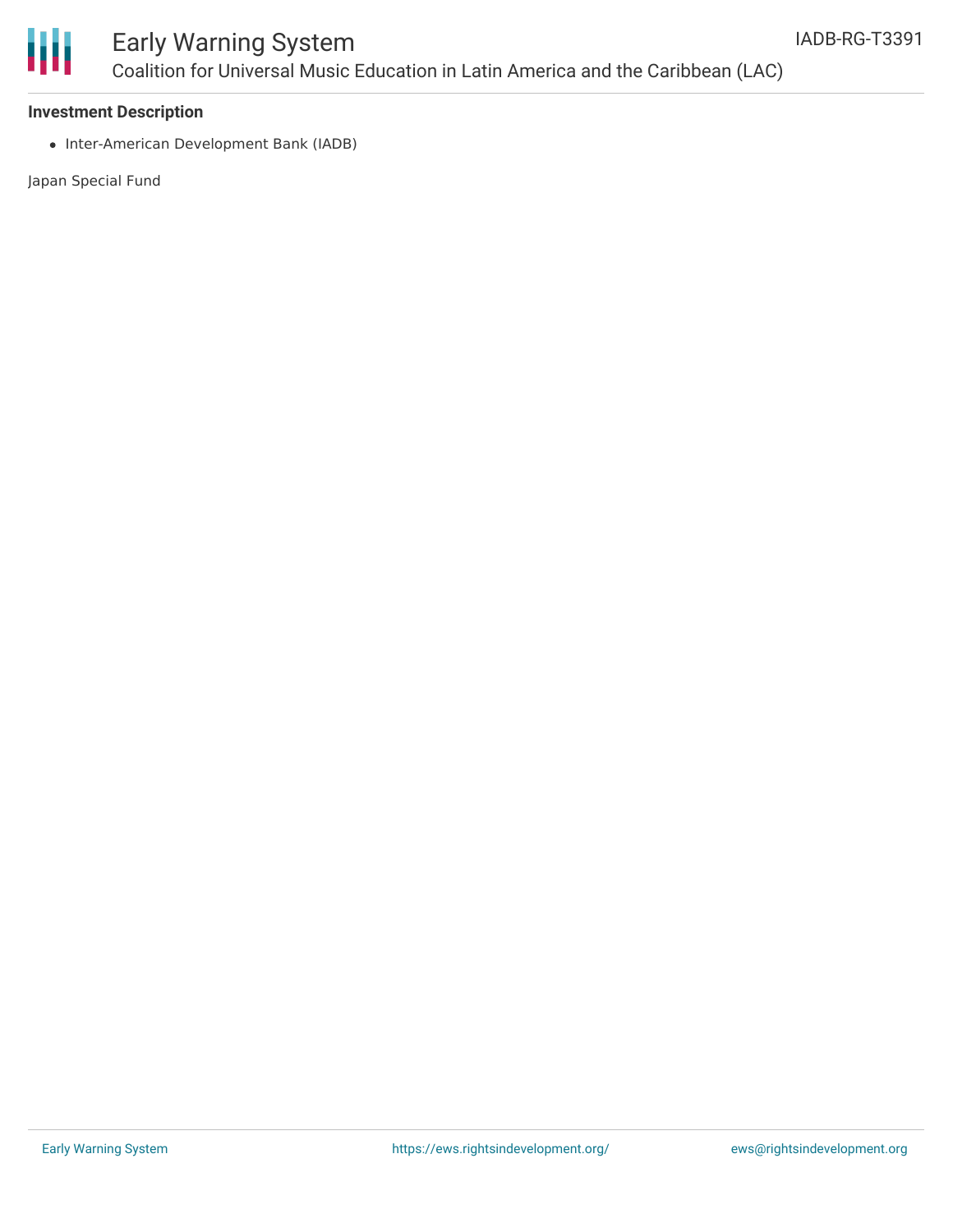## **Contact Information**

## ACCOUNTABILITY MECHANISM OF IADB

The Independent Consultation and Investigation Mechanism (MICI) is the independent complaint mechanism and fact-finding body for people who have been or are likely to be adversely affected by an Inter-American Development Bank (IDB) or Inter-American Investment Corporation (IIC)-funded project. If you submit a complaint to MICI, they may assist you in addressing the problems you raised through a dispute-resolution process with those implementing the project and/or through an investigation to assess whether the IDB or IIC is following its own policies for preventing or mitigating harm to people or the environment. You can submit a complaint by sending an email to MICI@iadb.org. You can learn more about the MICI and how to file a complaint at http://www.iadb.org/en/mici/mici,1752.html (in English) or http://www.iadb.org/es/mici/mici,1752.html (Spanish).